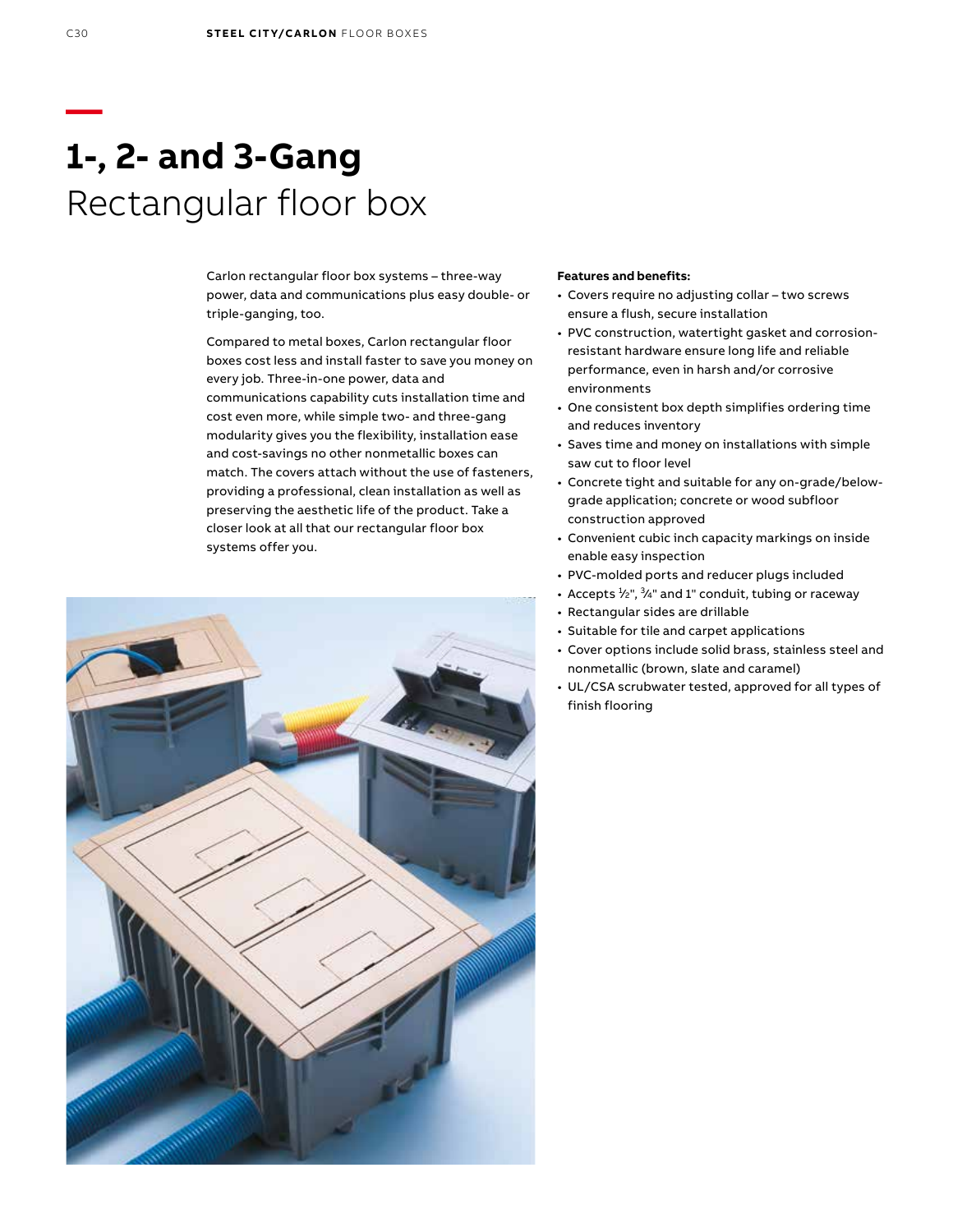### **Gangable rectangular**

Floor box

**—**



### **Features and benefits:**

With our rectangular boxes, one SKU is all you ever need. Simply remove appropriate sides and slide boxes together to create two- or three-gang boxes for unique on-the-job flexibility.

**For wood floor applications, box must be supported from below.**



| Cat. No. | Material   | Size   | Internal volume<br>(cu, in.) | Min. concrete depth | <b>Hubs</b><br>(in.) | Reducer plugs<br>(in.)               | Std. Ctn. | Std. Wt.<br>(Ib) |
|----------|------------|--------|------------------------------|---------------------|----------------------|--------------------------------------|-----------|------------------|
| E976RFB  | <b>PVC</b> | l-Ganq | 97.4                         | $3^{1/2}$           | (2)1                 | $(2)$ 1 x $\frac{3}{4}$              |           | 6.92             |
|          |            |        | (16.8 per inch of depth)     |                     |                      | $(2) \frac{3}{4} \times \frac{1}{2}$ |           |                  |







#### **Diagrams**



## **Activation kit**

**—**



Activation kit provides components to accommodate all standard power, data and communications devices, plus a divider to separate power from data and communications – all in a single SKU. Device yokes can be adjusted to store excess cord in the box.

Requires one kit per gang.



| Cat. No.<br>. | Material<br>. | Ctn.<br>Std<br>- - - - - - - | (Ib)<br><b>M/1</b><br>sta                 |
|---------------|---------------|------------------------------|-------------------------------------------|
| E976AK2       | <b>PVC</b>    | __                           | $\sim$<br>the contract of the contract of |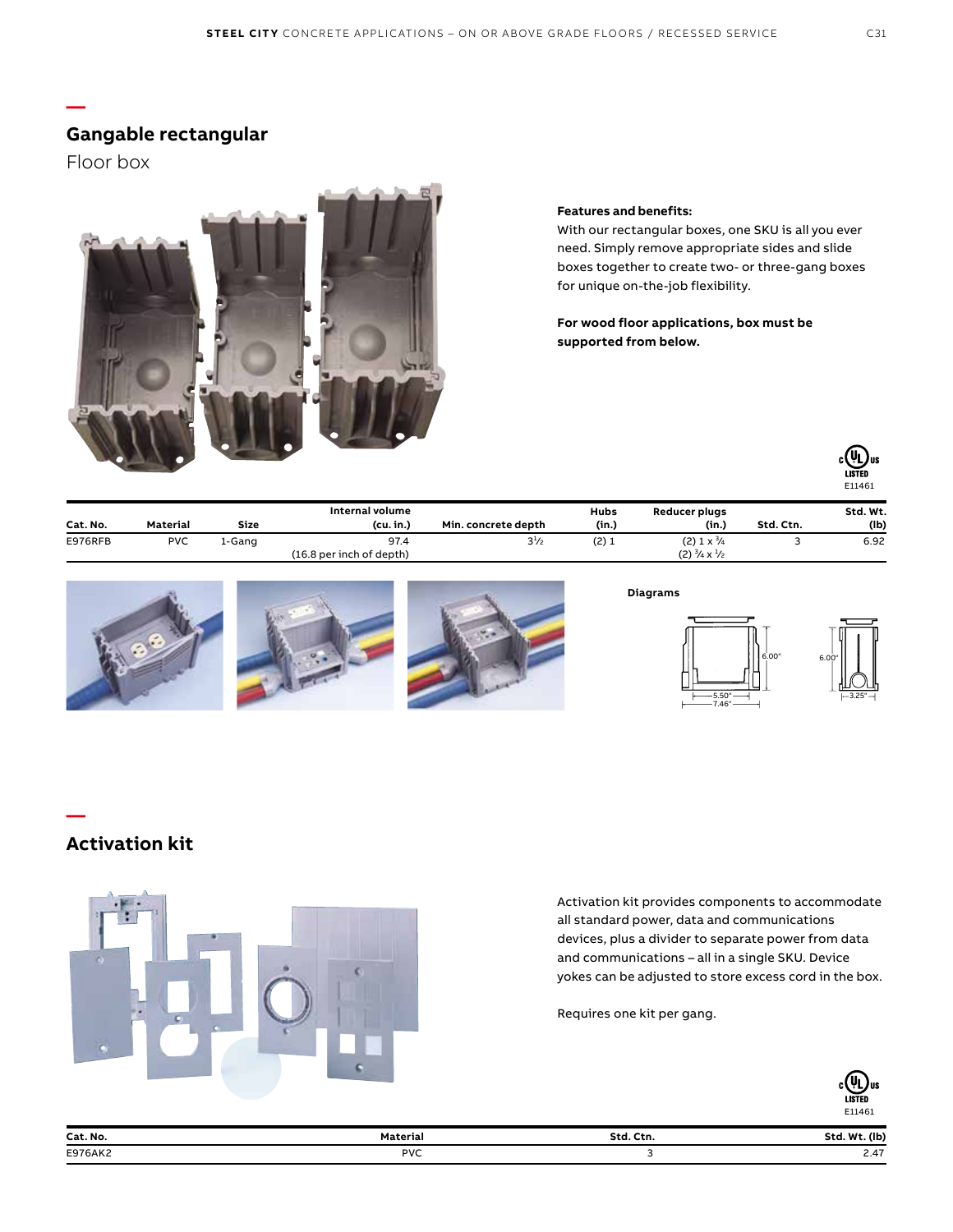# **1-, 2- and 3-gang nonmetallic**

### Floor box covers

On-the-job flexibility extends to our rectangular box covers. Each one-, two- or three-gang cover is suitable for any wiring application and can be used with any floor surface. Nonmetallic covers are even field-reversible for tile or carpet. Doubledoor feature enables easy access to the device and helps keep stray cords organized.

Carlon rectangular floor box covers do not require a separate carpet flange. The carpet flange is part of the cover and may be removed for tile application.

### **Features and benefits:**

- High-impact resistant thermoplastic
- Field reversible for tile or carpet
- Gasketed for a watertight seal
- Double-door design
- UL/CSA scrubwater tested







|          |             |              |               | Dimensions (w x L)  |           | Std. Wt. |
|----------|-------------|--------------|---------------|---------------------|-----------|----------|
| Cat. No. | <b>Size</b> | Color        | Carpet flange | (in.)               | Std. Ctn. | (Ib)     |
| E9761B   | One-Gang    | <b>Brown</b> | Included      | $7.13 \times 5.00$  | 3         | 1.7      |
| E9762B   | Two-Gang    | Brown        | Included      | $7.13 \times 8.25$  | 9         | 8.5      |
| E9763B   | Three-Gang  | Brown        | Included      | $7.13 \times 11.50$ | 6         | 7.5      |
| E9761C   | One-Gang    | Caramel      | Included      | $7.13 \times 5.00$  | 3         | 1.7      |
| E9762C   | Two-Gang    | Caramel      | Included      | $7.13 \times 8.25$  | 9         | 8.5      |
| E9763C   | Three-Gang  | Caramel      | Included      | $7.13 \times 11.50$ | 6         | 7.5      |
| E9761S   | One-Gang    | Slate        | Included      | $7.13 \times 5.00$  | 3         | 1.7      |
| E9762S   | Two-Gang    | Slate        | Included      | $7.13 \times 8.25$  | 9         | 8.5      |
| E9763S   | Three-Gang  | Slate        | Included      | $7.13 \times 11.50$ | 6         | 7.5      |

**Diagrams**







**—**